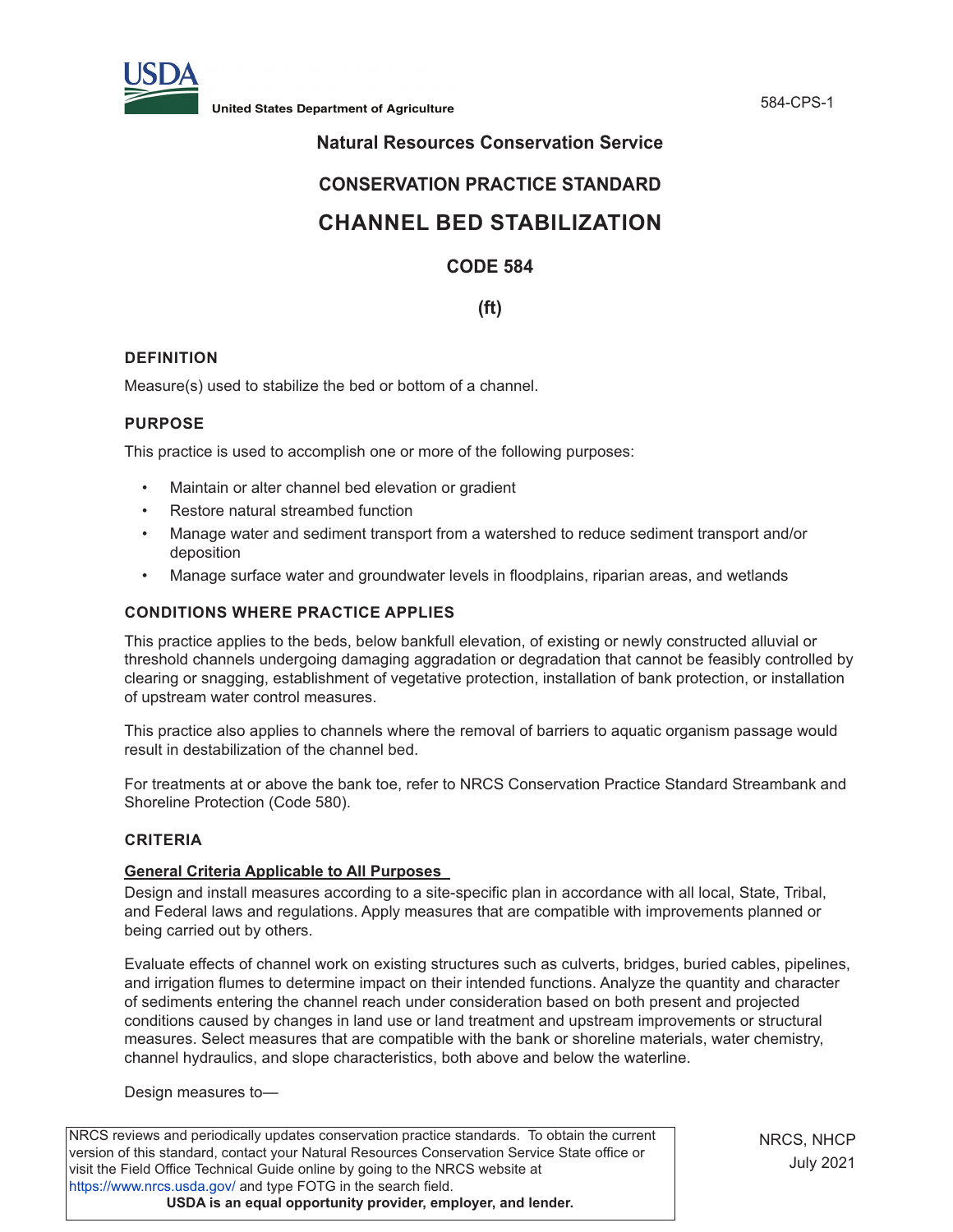- Withstand flow duration, depth of inundation, buoyancy, uplift, scour, angle of attack, stream velocity, and higher-flow conditions, based on acceptable risk.
- Function stably in the design storm event.
- Maintain sufficient depth to provide adequate outlets for subsurface drains, tributary streams, ditches, or other channels.
- Maintain the appropriate sediment transport regime to avoid detrimental erosion or sedimentation upstream and downstream.
- Assess 20 times the bankfull length and/or 2 meander wavelengths of the channel for stability and compare the site to a nearby reference reach where available.
- Anticipate ice action, debris impact, and fluctuating water levels.
- Avoid adverse effects on endangered, threatened, proposed, and candidate species and their habitats.
- Avoid adverse effects on archaeological, historical, structural, and traditional cultural properties.
- Minimize safety hazards to boaters, swimmers, or people using the channel.

Measures must not—

- Impair the floodway or floodplain functions.
- Cause detrimental changes in water surface elevations when water surface elevations are a concern.
- Impede the upstream or downstream passage of aquatic organisms unless the objective is to restrict invasive species access.

Dispose of and stabilize spoil material from clearing, grubbing, and channel excavation in a manner that will not interfere with the function of the channel. Protect all disturbed areas around measures from erosion. Select vegetation or other measures that are best suited for the anticipated site conditions.

Clear the channel to remove stumps, fallen trees, debris, and sediment bars only when they are causing, or could cause, detrimental bank erosion, structural failure, or reduction of channel capacity that results in above average overflows on adjacent floodplains. Retain or replace habitat-forming elements that provide cover, food, pools, and water turbulence to the extent possible.

## **CONSIDERATIONS**

Assess channel stabilization needs in sufficient detail to identify the causes contributing to instability (e.g., watershed alterations resulting in significant modifications of discharge or sediment production). Due to the complexity of such an assessment, consider using an interdisciplinary team and watershed modeling.

When designing protective measures—

- Conduct area-wide planning efforts for proper design, function, and management of protective measures if the design reach involves multiple stakeholders.
- Consider the changes that may occur in the watershed hydrology and sedimentation over the design life of the measure.
- Use woody material removed during construction in the overall practice design.
- Maintain or improve the habitat value for fish and wildlife, which includes providing cover, lowering or moderating water temperature, and improving water quality.
- Improve habitat for threatened, endangered, and other species of concern, where applicable.
- Maximize adjacent wetland functions and values and minimize adverse effects to existing wetland functions and values.
- Protect side channel inlets and outlets from erosion or sedimentation.